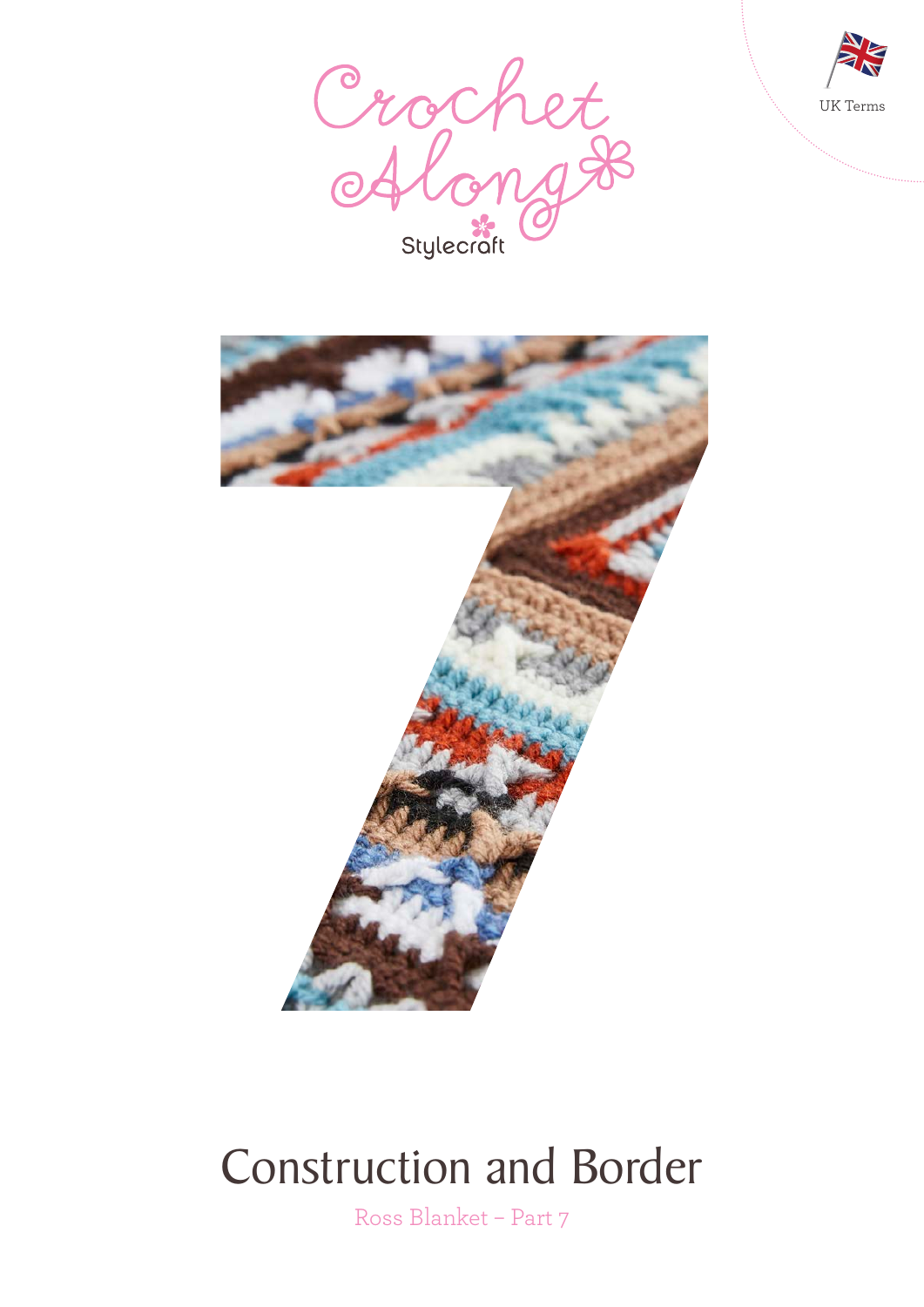Crochet Along &

**Part 7 – Border (make 1)**



# **Special DK colours used:**



Mocha



#### **EQUIPMENT**

4.5mm crochet hook Tapestry needle Stitch markers

# **MEASUREMENT**

41cm x 41cm/16in x 16in

#### **ABBREVIATIONS**

| sl st | slip stitch                        | $_{\rm fptr}$ |
|-------|------------------------------------|---------------|
| ch    | chain                              | fpdti         |
| dc    | double crochet                     |               |
| htr   | half treble                        | fptr2         |
| tr    | treble                             |               |
| dtr   | treble crochet                     |               |
|       | <b>bphtr</b> back post half treble | fpdti         |
|       | <b>bpdtr</b> back post double      |               |
|       | treble                             |               |
|       |                                    |               |

front post treble front post double treble **fptr2tog** work front post treble decrease across two stitches **fatog** work front post double treble decrease across two stitches

1

# **NOTES:**

## **Fastening off and dealing with yarn ends**

In terms of fastening off, Catherine always uses the invisible join technique as she explains in her introduction. Catherine then sews the ends with a needle.

**WARNING – COPYRIGHT** This publication is protected by the law of copyright and may not be reproduced or copied either by photocopying or in any other way. Commercial use of either the patterns or the items made from them is strictly prohibited. All other rights are expressly reserved by Stylecraft.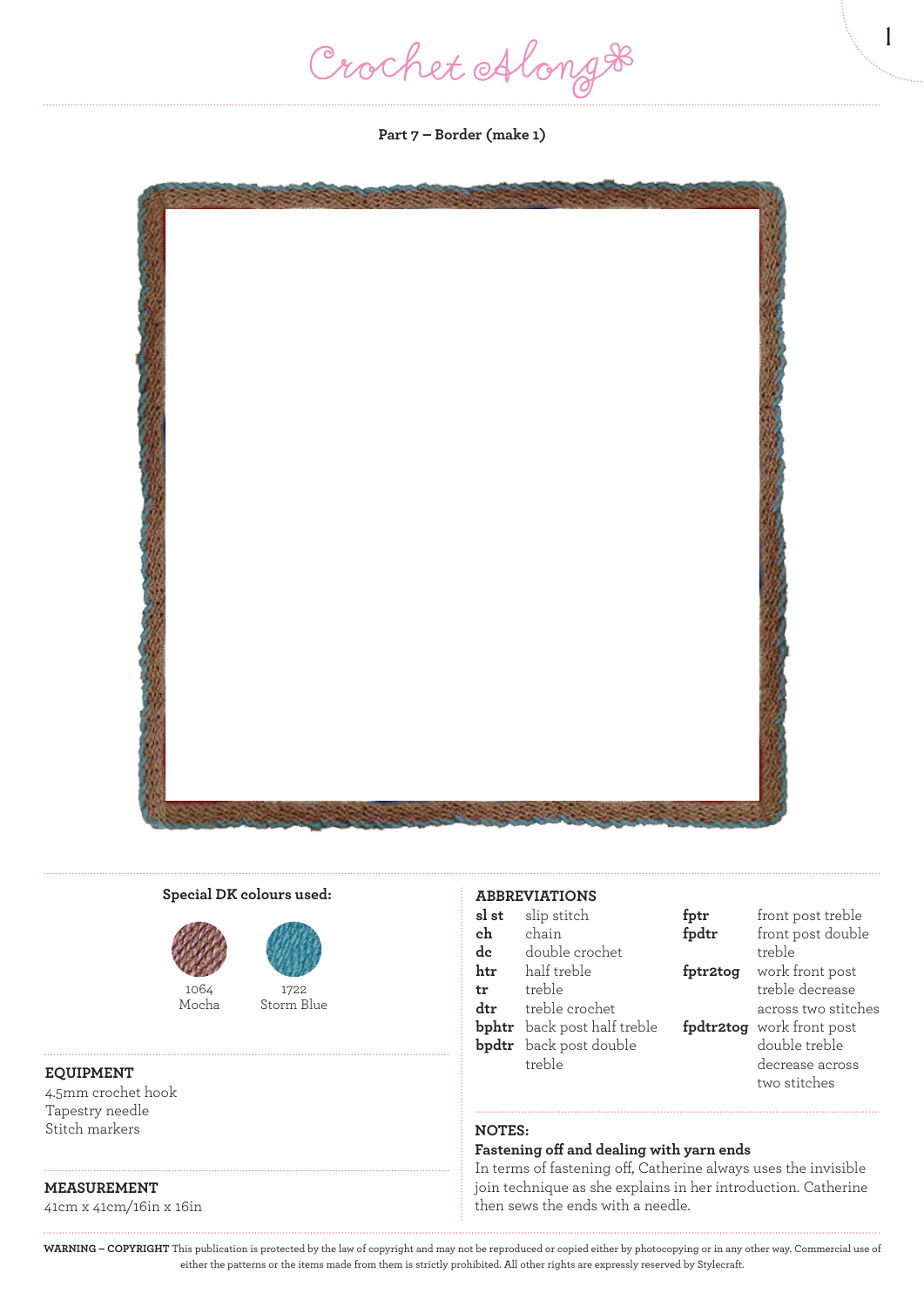Crochet Along #

| $\mathbf{2}$            | $\frac{4}{1}$        |                      | $\mathbf{3}$   | $\overline{\mathbf{3}}$ | $\overline{4}$            |                        | $\overline{\mathbf{2}}$ |
|-------------------------|----------------------|----------------------|----------------|-------------------------|---------------------------|------------------------|-------------------------|
|                         | $1\overline{A}$ : 1B |                      | 5              |                         | $1\overline{A}$ : 1B<br>. |                        |                         |
| $\overline{4}$          |                      | $1B$ : $1A$          |                |                         |                           | $1B$   $1\overline{A}$ | $\overline{4}$          |
| 3                       | 5                    |                      |                |                         | 5                         |                        | 3                       |
| 3                       |                      |                      | $6\phantom{a}$ |                         |                           |                        | 3                       |
| $\overline{4}$          |                      | $1\overline{A}$   1B | 5              |                         | .                         | $1A \nvert 1B$         | $\overline{4}$          |
|                         |                      | $1B$ : $1A$          |                |                         |                           | $1B$ : $1\overline{A}$ |                         |
| $\overline{\mathbf{2}}$ | $\overline{4}$       |                      | $\mathbf{3}$   | 3                       | 4                         |                        | $\overline{\mathbf{2}}$ |

# **Part 7 – Border (make 1)**

**Although every effort has been made to ensure that instructions are correct, Stylecraft cannot accept any liabilities. In the unlikely event that there are errors in the patterns we will work as quickly as possible to issue an addenda.**

**Stylecraft cannot accept responsibility for the result of using any other yarn.**

2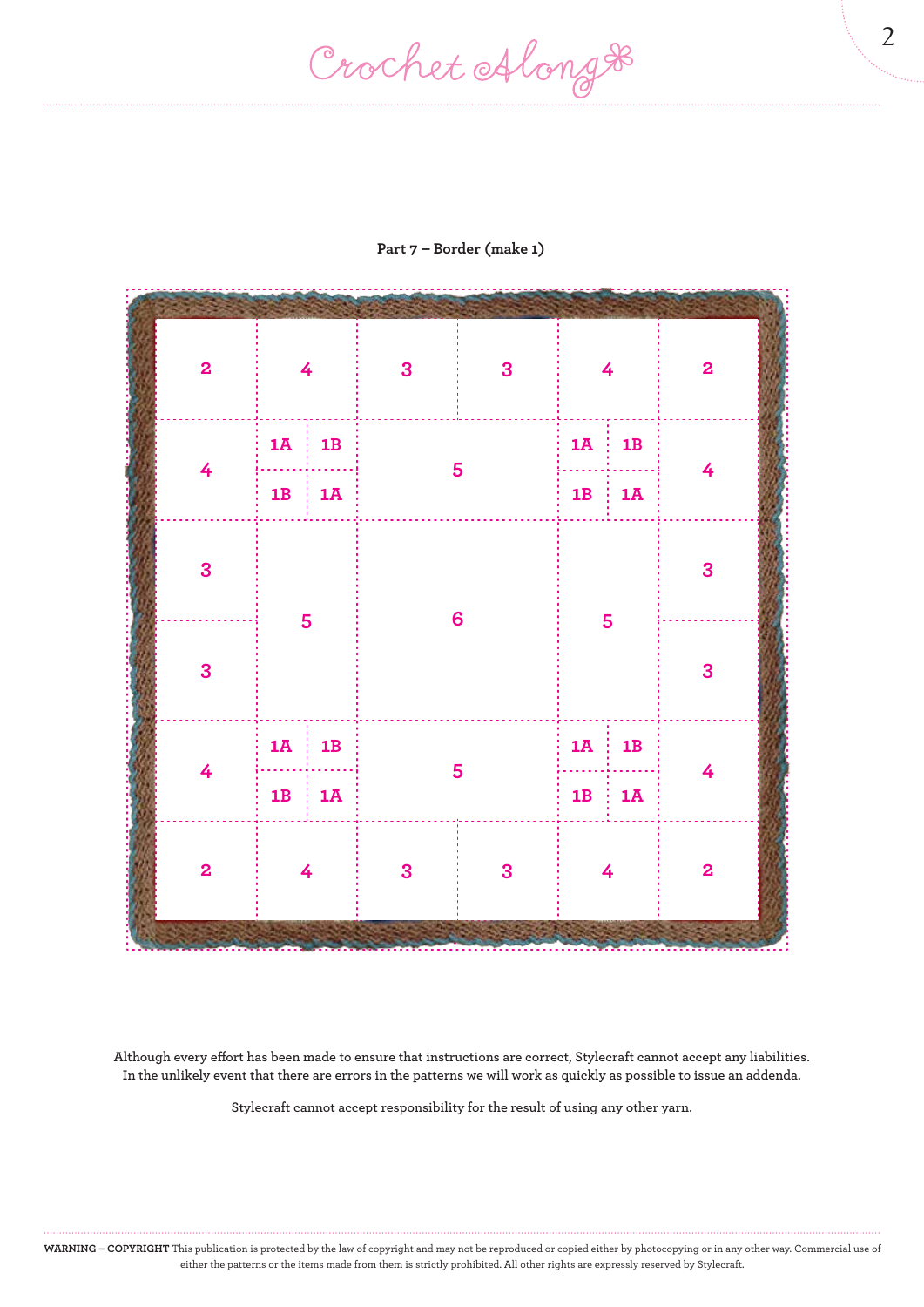Crochet Along &

## **CONSTRUCTION**

All the seams on this blanket are worked in double crochet, fronts facing and worked in back loops only. I love the way this gives each square a defined look, and it's a lot easier to do than sewing squares together! You don't have to join with double crochet – a slip stitch also works well, but make sure you keep it from getting too tight. Or, if you prefer, you can just as easily sew the squares together.

All the joins are worked in mocha, except for the 'internal' joins on the small squares, which are worked in storm blue.

Begin with the small squares. With storm blue, begin with a slip knot on your hook. Put two squares together, one of combination A and one of combination B, front side together, and begin in the stitch after the corner dc (i.e., leave the corner dc unworked on the outside edge). Work along the edge of the squares in the back loops only (the 'outside' loop of the squares when you look down on it).



 **Leave the outside corner stitch unworked.**

When you get to the end of the squares, work a dc through back loops of the corner dc. Then line up the next two squares (one of combination B and one of combination A) and work the next dc through the back loops of the corner dc of the second squares.



Work along the edge of the squares to the end. Leave the corner dc unworked. Break off yarn. You should now have four squares attached to each other along a 'horizontal'.

Turn the squares and work the 'vertical' join in the same way. When you get to the centre point (where the corners of all four squares meet), work the two corner stitches of the squares as above, 'leaping over' the horizontal join.



You should end up with four larger squares, each composed of four little squares. Don't sew the ends in yet; leave that until later.



 **It may look a little wonky at this point. Don't worry, it will look fine by the end.**

Now you'll be joining everything together. At this stage, I like to lay my blankets out and pin them together with safety pins (either regular straight safety pins, or the curved kind that quilters use). You don't need to do this, but I find it helpful to keep it straight in my head which square comes next in my joining.

I always work the 'horizontal' joins first, then the 'vertical' joins. For the outer squares, which have ch2 corners, you should work a dc into the back loop of one corner ch at the beginning and end of each square.

When you get to a place where the middle of the four small squares meets the middle of a larger square, you need to work a dc into each corner dc stitch, plus a dc2tog across both corner dc stitches from the small squares. So you'll work a section of back loop dc as usual, up to the corner dc from the small square. Then work dc2tog through the two corner dc stitches from the small squares, but in the same stitch of the larger square. Then work a dc into the second corner dc from the small squares, and continue to the end of the edge as usual.

When you are working into the sides of the rectangle sections, aim to work one dc for every row of dc, and two dc for every row of tr. The general rule is to space them evenly so the midpoint of the join is between the mocha and the black stripes, and the rectangle section isn't stretched awkwardly anywhere. There are, obviously, no back loops to work into along the sides of the rectangle sections. Just try to work through the dc and tr stitches, rather than around them.

Don't worry if occasionally you find you've made a mistake with stitch counts and need to 'fudge' it and work two stitches from one square into one stitch of another. Crochet is extremely forgiving! Work the extra stitch in the corner if you need to, not in the middle of the row. But do double-check that you've started your join in the right place and included or skipped over corner stitches as appropriate.

When you've finished all the joins, don't sew in the ends. Leave that until after the border is done; it'll be easier then. 3

**WARNING – COPYRIGHT** This publication is protected by the law of copyright and may not be reproduced or copied either by photocopying or in any other way. Commercial use of either the patterns or the items made from them is strictly prohibited. All other rights are expressly reserved by Stylecraft.